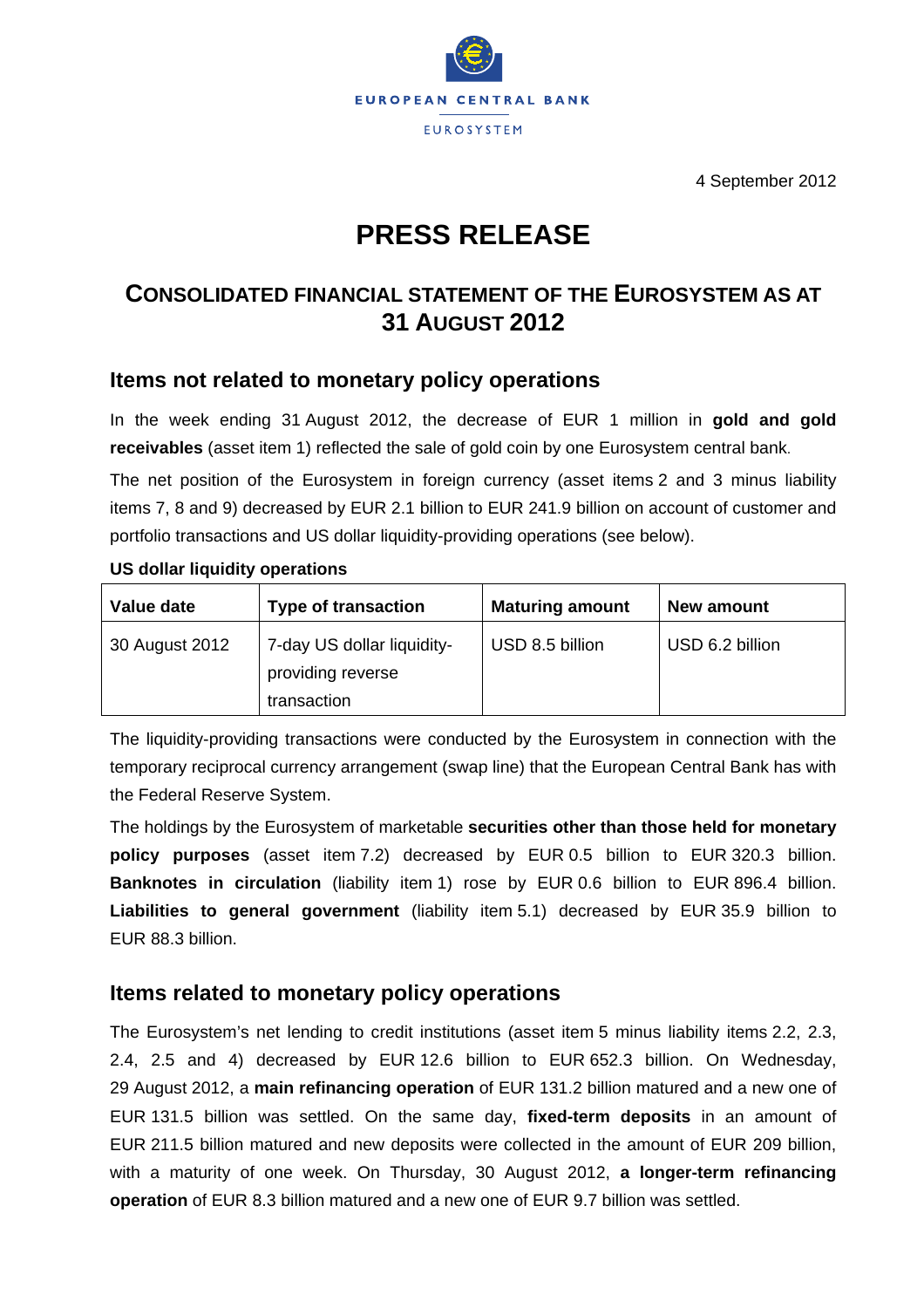Recourse to the **marginal lending facility** (asset item 5.5) was EUR 0.6 billion (compared with EUR 0.7 billion in the previous week), while recourse to the **deposit facility** (liability item 2.2) was EUR 346 billion (compared with EUR 329.3 billion in the preceding week).

The holdings by the Eurosystem of **securities held for monetary policy purposes** (asset item 7.1) increased by EUR 0.2 billion to EUR 279 billion. This increase was due to the purchases of securities under the second covered bond purchase programme. Therefore, in the week ending 31 August 2012, the value of accumulated purchases under the Securities Markets Programme amounted to EUR 208.8 billion, while the values of the portfolios held under the first and second covered bond purchase programmes totalled EUR 54.9 billion and EUR 15.3 billion respectively. All three portfolios are accounted for on a held-to-maturity basis.

### **Current accounts of euro area credit institutions**

As a result of all transactions, the **current account** position of credit institutions with the Eurosystem (liability item 2.1) increased by EUR 15.5 billion to EUR 541 billion.

#### **European Central Bank**

Directorate Communications, Press and Information Division Kaiserstrasse 29, D-60311 Frankfurt am Main Tel.: +49 69 1344 7455, Fax: +49 69 1344 7404 Internet: http://www.ecb.europa.eu **Reproduction is permitted provided that the source is acknowledged.**